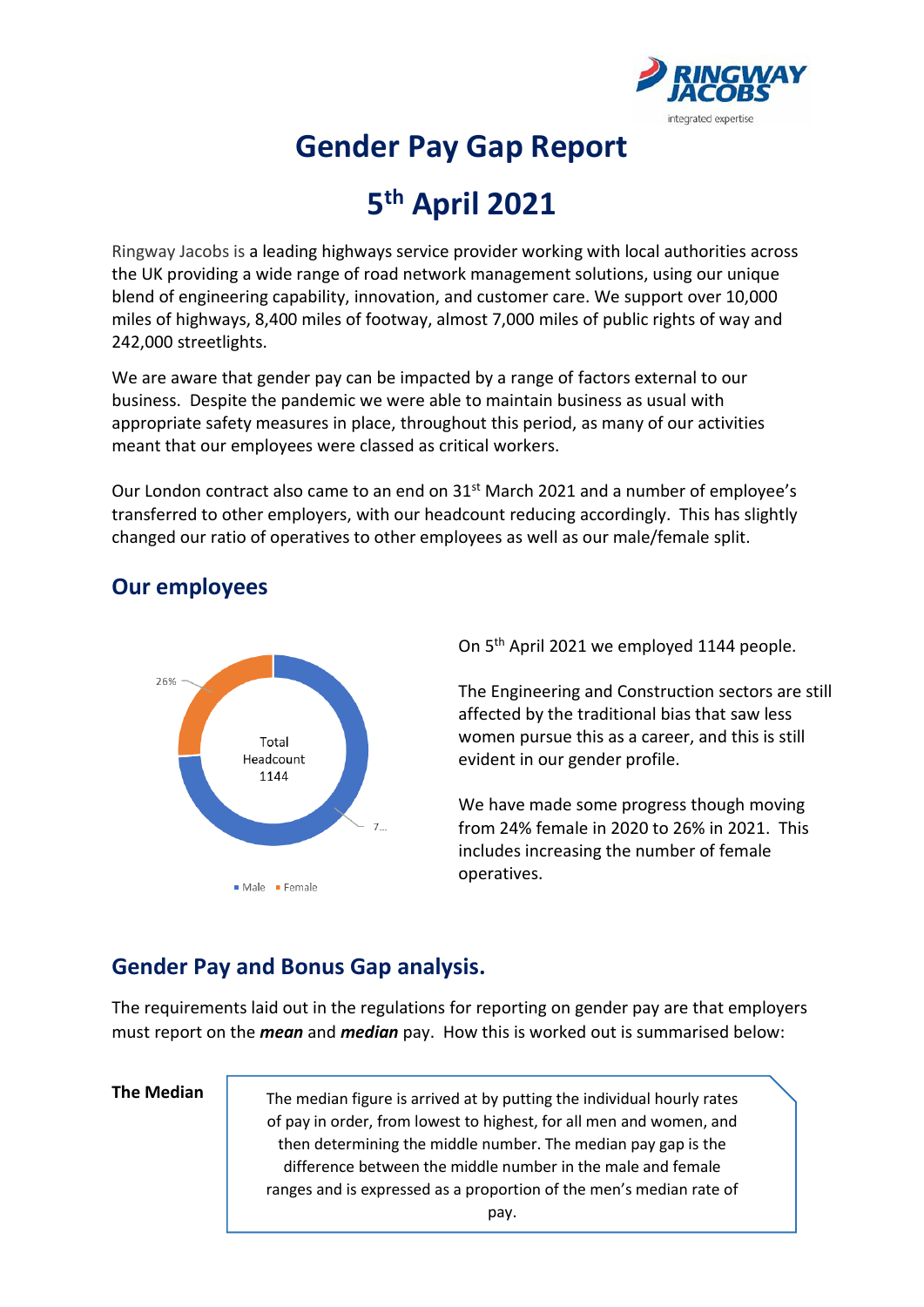integrated expertise

**The means** 

The mean gender pay gap is the difference between the average hourly rate of pay of women compared to men. This is expressed as a proportion of the men's average

## **Our results**

We do still have a pay gap which is not necessarily representative of our efforts to address this. We are still working to attract more women within our sector and the Science, Technology, Engineering and Maths (STEM) careers we can offer.

| Pay                    |                                                                | <b>Bonus</b>         |                                                                  |
|------------------------|----------------------------------------------------------------|----------------------|------------------------------------------------------------------|
| Mean<br>18%            | The mean pay of men<br>is 18% higher than<br>that of women     | <b>Mean</b><br>50%   | The mean bonus pay<br>of men is 50% higher<br>than that of women |
| <b>Median</b><br>22.7% | The median pay of<br>men is 22.7% higher<br>than that of women | <b>Median</b><br>36% | The median bonus pay<br>of men is 36% higher<br>than women       |



There is evidence of some progress as we have seen an increase in the proportion of women receiving a bonus, although the bonus pay gap has widened. This is because we have included more employees in the bonus scheme whose salaries are at the lower end of upper quartile.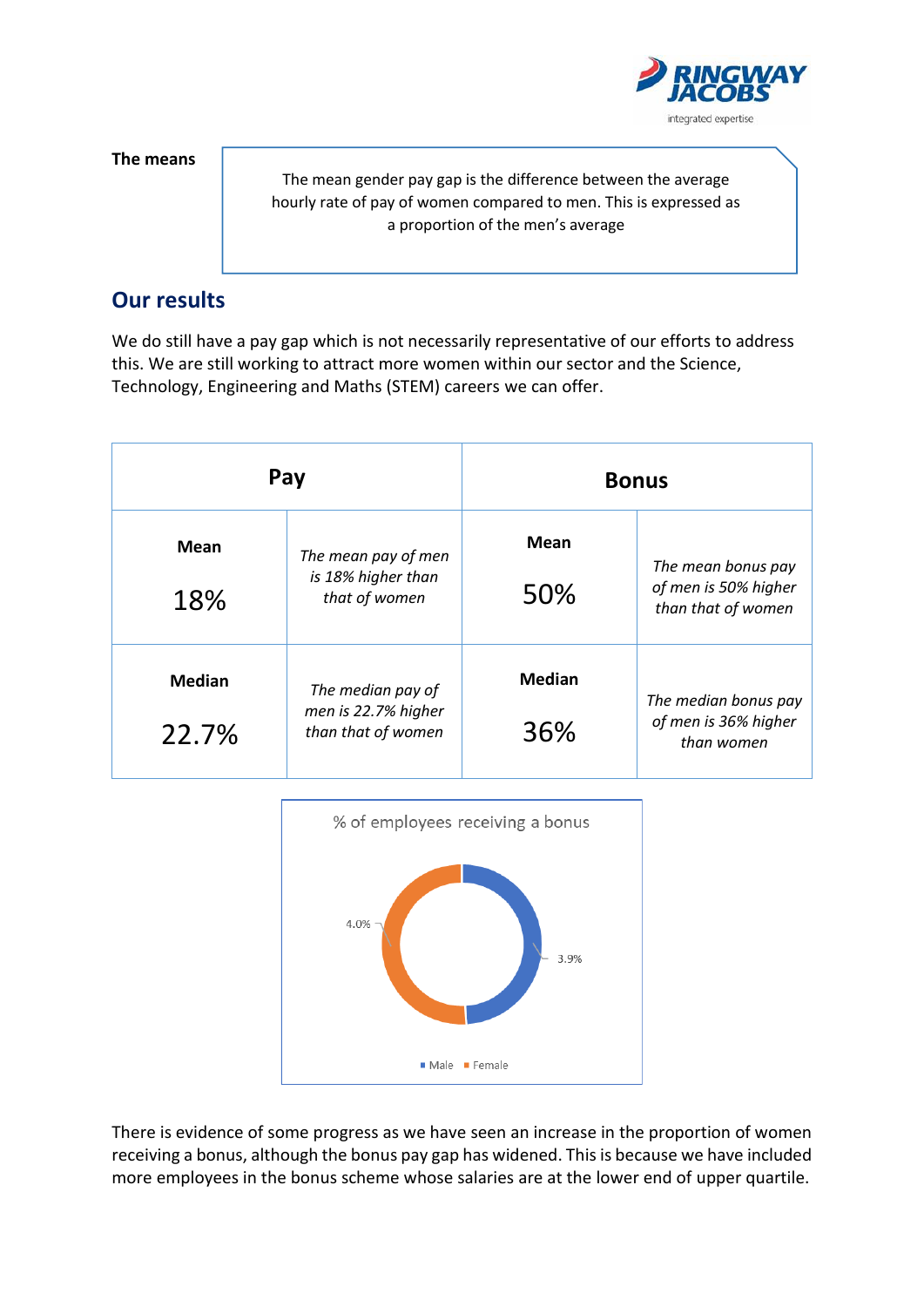

# **Pay Quartiles**

Quartiles represent the rates of pay from lowest to highest for all employees, split into four equal sized groups. The percentages show the proportion of women and men in each quartile. We have seen an increase in the number of women in the upper middle quartile, from 13% - 17% and in the lower middle quartile this has increased from 26% to 28%.



Gender pay is different to equal pay. **Equal pay** is about paying men and women the same for doing the same or similar roles. We are confident that men and women are paid equally for doing an equivalent job across our business. We are committed to the principle of equal opportunities and equal treatment for all employees, regardless of sex, race, religion or belief, age, marriage or civil partnership, pregnancy/maternity, sexual orientation, gender reassignment or disability.

The pay gap, like most companies in our sector, is largely a reflection of the disproportionate ratio of men to women in our business, particularly within our senior population, which will be captured in the upper quartile. Whilst just under three quarters of our employee population overall is male, females in the upper quartile represent just over one-sixth of this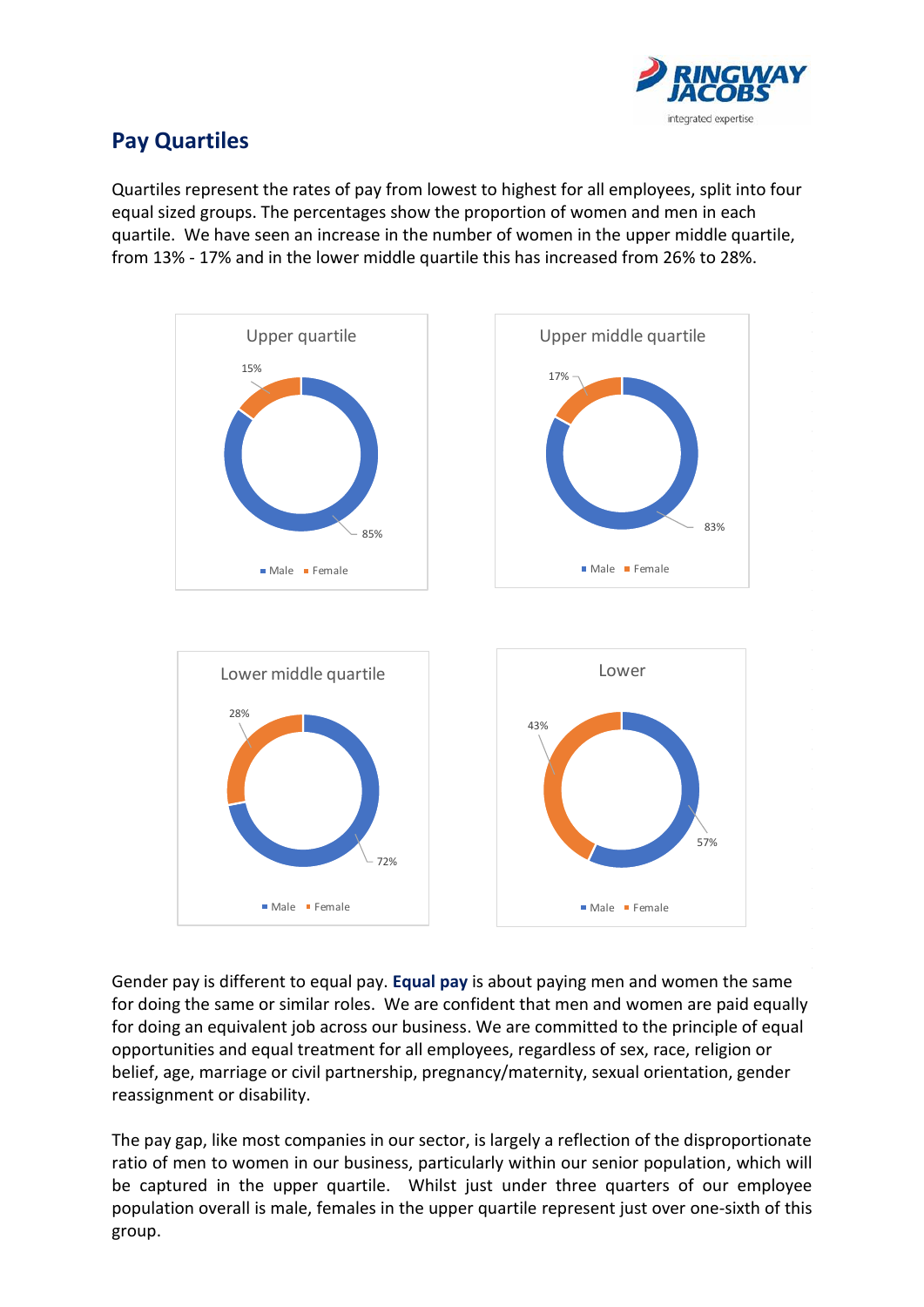

The most visible part of our workforce is our Operatives, who work on the network every day and they make up nearly one quarter of our total employee population.

As well as basic salaries, these roles participate in 'out of hours' services all year round, to ensure that the highway network remains safe and operational. This can include responding to emergency call outs following a road traffic accident or delivering the gritting service during the winter season. Activities like these attract additional payments, that must be included in the calculation of hourly pay. Overtime on the other hand, must be excluded.

We have had some success in attracting more female Operatives who now make up 2% of our Operative workforce. This is an increase of 1%. Many of the supervisory roles also participating in this type of activity are predominantly filled by male employees. Although additional allowances for stand-by are paid regardless of gender, the majority of female's in Ringway Jacobs are in non-operational roles.

## **Our progress**

Many organisations have a gender pay gap, and although Ringway Jacobs compares favourably, there are also many others reporting a lessor gap. Ringway Jacobs is unique in the provision of an integrated highway services model, and it is therefore difficult to compare ourselves with other similar organisations. The closest comparator is construction but many employers in this sector are based in housing construction and not the highways sector.

Ringway Jacobs remains committed to doing everything possible to reduce the gap and recognise that the biggest challenge is the disproportionate number of men to women across our business and specifically in more senior roles. We also recognise that we are subject to some factors out of our direct control, for example we have several employees who transferred to us under TUPE. In these circumstances the employees existing contract and associated pay and conditions set by their previous employer transferred with them.

Our focus has been on the areas we can control and these fall into three strands of our HR strategy, **Attract, Develop, Retain.**

### **Attract**

We have been working hard to attract more women into our industry, by supporting virtual events at colleges and other STEM activities. At the snapshot date of this report 29% of our apprentices who were following a construction/civil engineering qualification were female. We have also had some success with female Operative recruitment, and although the numbers are small, we are pleased to have seen progress in this area.

We continue to work with our recruitment partners to improve our diversity in job applicants. Since our last report we have:

- Refreshed our careers page to include details of female workers in traditionally male roles
- Raised awareness of unconscious bias